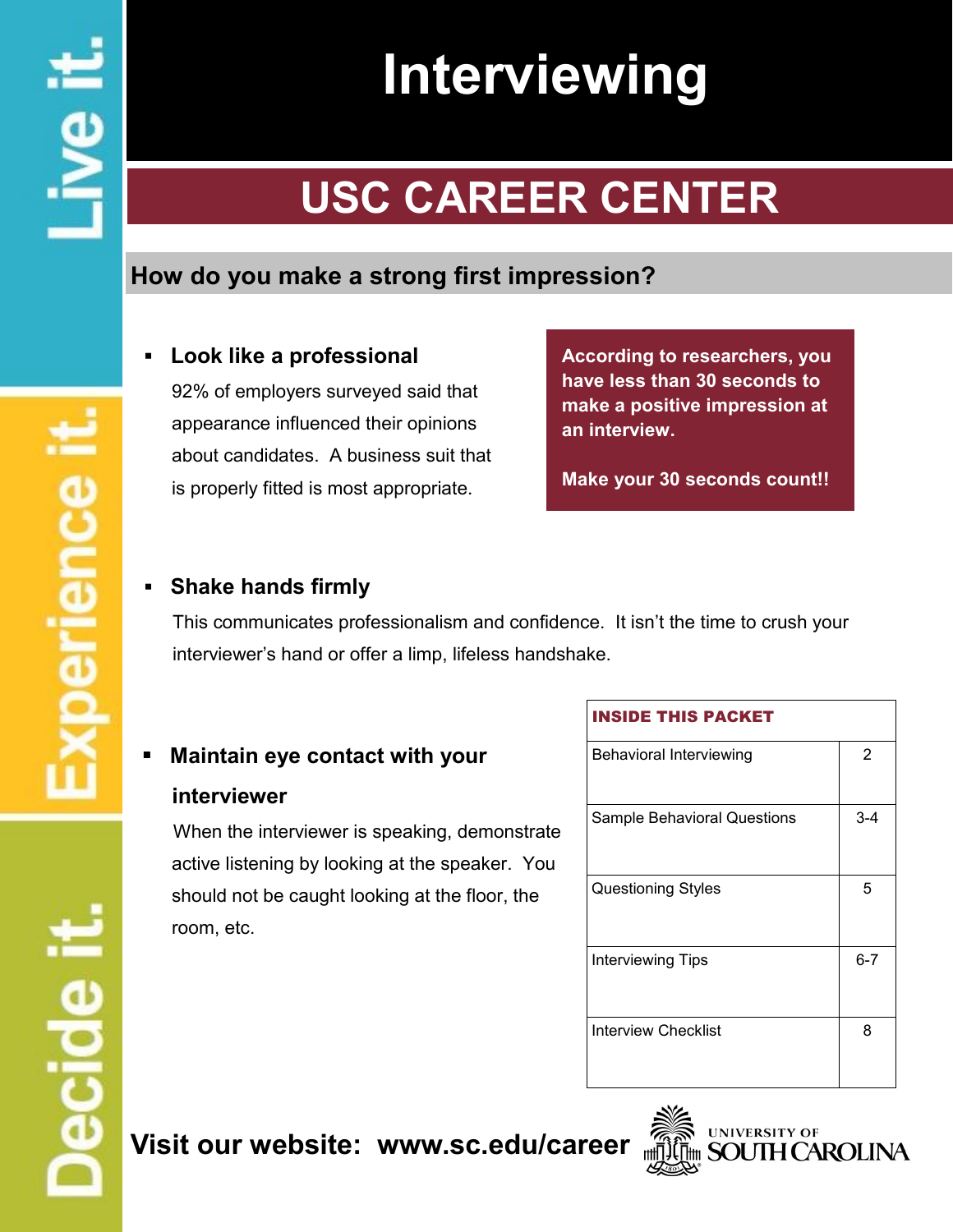# **BEHAVIORAL INTERVIEWING:**

One of the most common methods used today, behavioral interviewing focuses on specific examples of past behavior as a means of predicting future behavior. Questions such as, "Tell me about a time when…." are typically asked in a behavioral interview. Use the **STAR Method** to respond to behavioral questions.

| Discuss a specific situation or problem that you encountered                                     |
|--------------------------------------------------------------------------------------------------|
| Explain the task that you had to complete or the ideas you used for resolving the<br>problem     |
| Tell specific actions which you took, steps you followed, obstacles you had to overcome,<br>etc. |
| Highlight outcomes, goals achieved, accomplishments, etc.                                        |
|                                                                                                  |

#### **Example: "Tell me about a time when you feel you provided exceptional customer service."**

#### SITUATION:

"When I was working for the university's catering office, I was responsible for booking reception rooms for special events. A woman called two weeks before her daughter's wedding to cancel her reservation for the reception room. A death had occurred in the family and the wedding was postponed until further notice."

#### TASK:

"The customer was obviously very upset about the unfortunate circumstances and I knew it was my job to carry out the logistical procedures for canceling a room, as well as to put her mind at ease about the reception arrangements."

#### ACTION:

"Although deposits are generally non-refundable due to loss of revenue, I felt certain it was not too late to book another event, so I checked with my manager regarding the possibility of refunding her deposit. We were able to rebook the room with another event, return her full deposit, and I assured her we could reschedule the reception whenever the family was ready."

#### RESULTS:

"The customer wasn't expecting to get any money back and was pleasantly surprised, as well as relieved, that canceling the reception plans wasn't a hassle. She wrote a very nice thank-you letter to my manager commending the way in which I handled the situation, and my manager complimented me for taking initiative with this customer."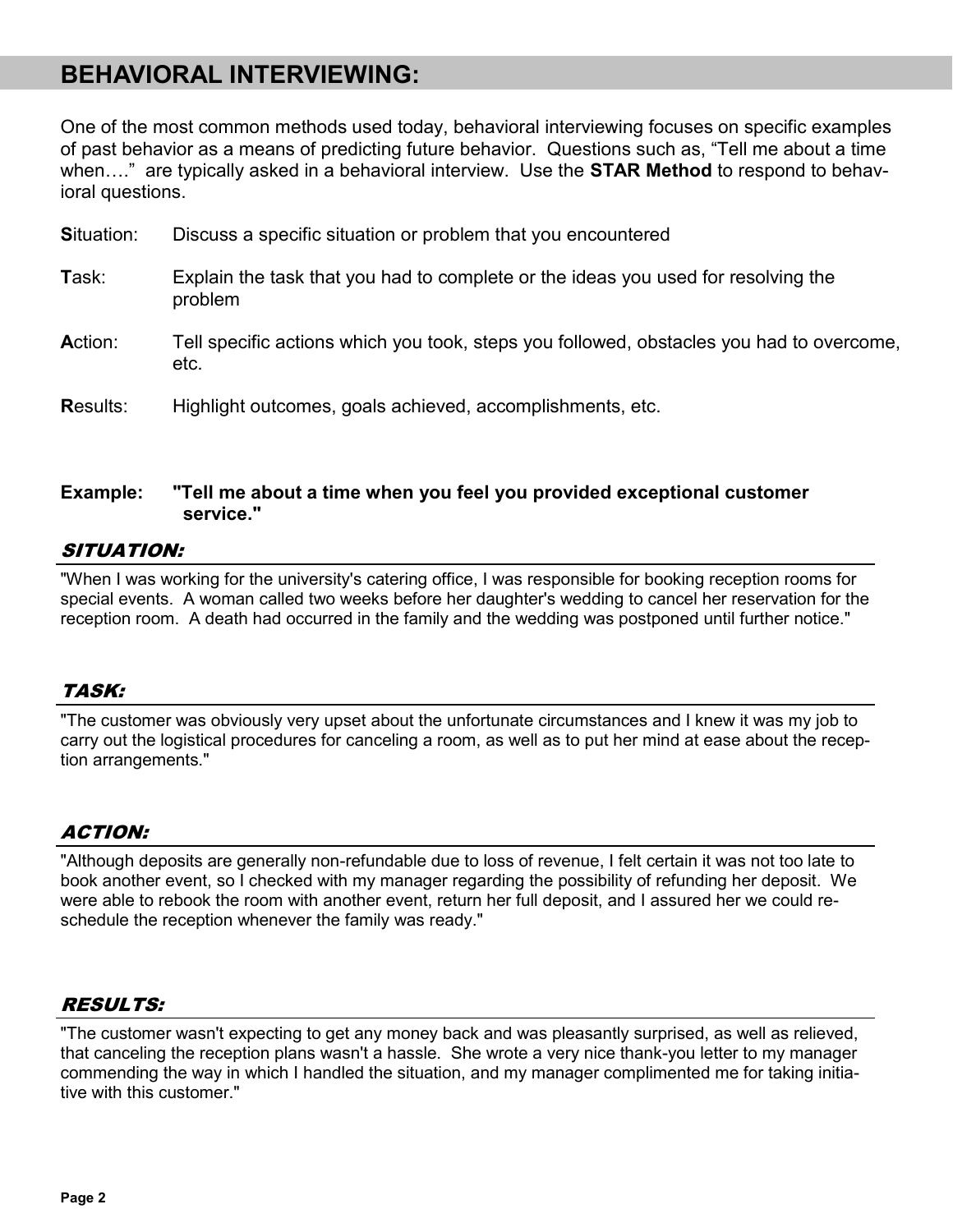# **SAMPLE BEHAVIORAL QUESTIONS:**

#### **Analytical/Problem Solving**

- Tell me about a time when you had to analyze information and make a recommendation.
- Give me an example of when you identified potential problems and resolved the situation.

#### **Communication**

- Give me an example of a time when you were able to successfully communicate with another person even when that individual may not have personally liked you (or vice versa).
- Tell me about a time in which you had to use your written communication skills in order to get a point across.
- Describe a situation in which you were able to use persuasion to successfully convince someone to see things your way.
- Give me a specific example of a time when you had to handle an irate customer.

#### **Creativity/Innovation**

- Tell me about a problem that you've solved in a unique or unusual way.
- Describe the most significant or creative presentation/idea that you developed/implemented.
- Tell me about a time when you created a new process or program that was considered risky.

#### **Decision Making**

- Tell me about a difficult decision you had to make within the past year.
- Give me an example of a time when you had to make a decision without all the information you needed.
- Discuss a time when you had to make a quick decision.

#### **Goal Setting**

- Give me an example of an important goal that you have set and tell me how you reached it.
- Tell me about a goal that you set and did not reach.

#### **Flexibility/Adaptability**

- . Tell me about a time when you had to adjust to changes over which you had no control.
- Tell me about a time when you had to adjust to a classmate's or colleague's working style in order to complete a project.
- Tell me about a situation when you had to be tolerant of an opinion that was different from yours.

#### **Integrity/Honesty**

- Tell me about a time when you challenged the status quo to do what you felt was right.
- Tell me about a time when you had to handle a tough problem that challenged fairness or ethical issues.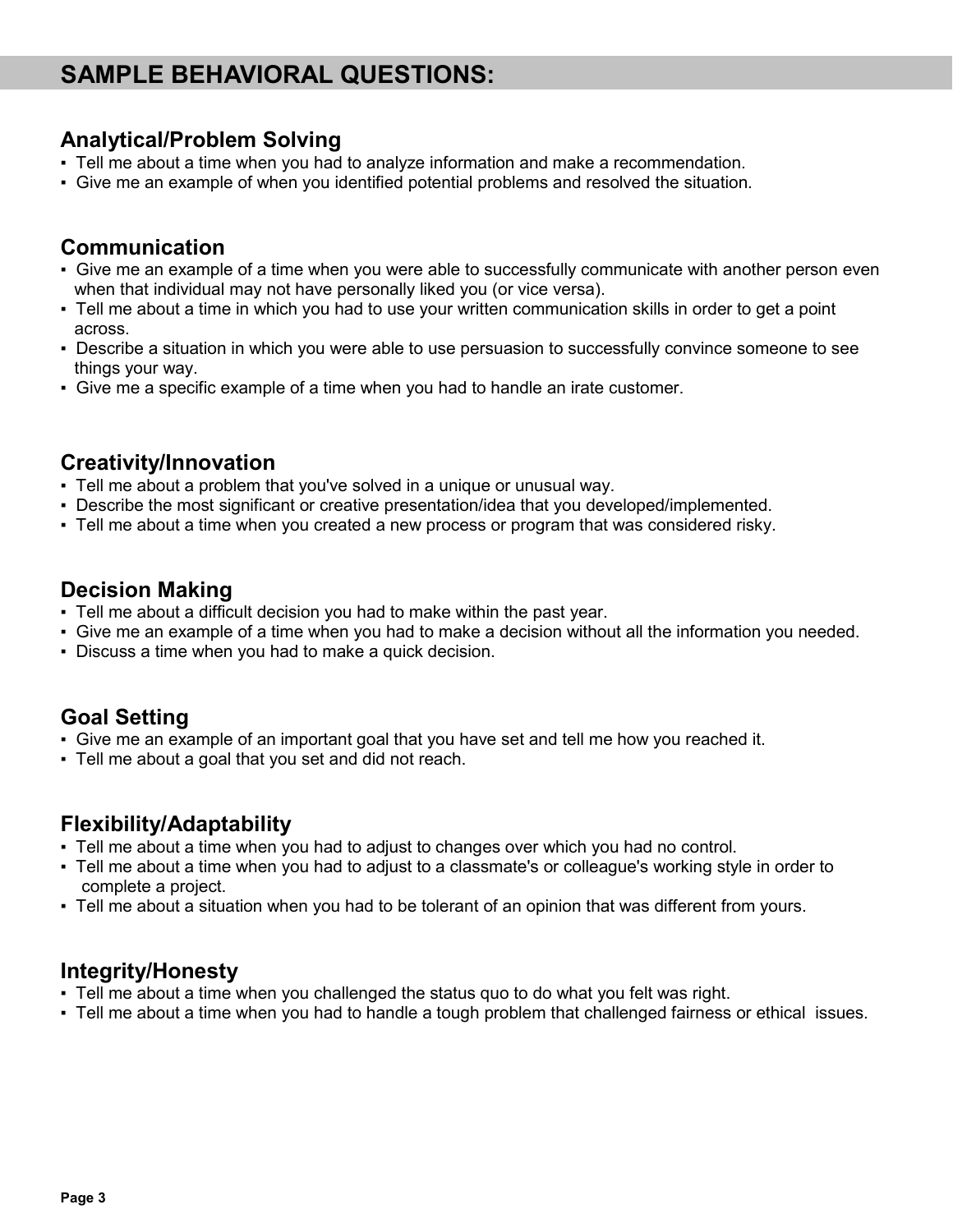# **SAMPLE BEHAVIORAL QUESTIONS (cont.):**

#### **Interpersonal**

- Give me an example of when you had to work with someone who was difficult to get along with.
- Describe a situation where you had a conflict with another individual and how you dealt with it.

#### **Leadership/Initiative**

- Tell me about a time when you were able to provide a co-worker with recognition for the work they performed.
- Describe a leadership situation that you would handle differently if you had it to do over again.
- Tell me about a time when you were in a leadership role and were faced with resistance.
- Tell me about a time when you showed initiative and took the lead in a team project.

#### **Organization/Time-Management**

- Describe a situation that required you to do a number of things at the same time.
- Give me a specific example of a time when you were unable to complete a project on time.
- Give me an example of a recent assignment that required the greatest amount of effort with regard to organization.

#### **Strengths/Weaknesses**

- Describe for me a time when you failed at something and how you responded.
- Tell me about a time when you did not live up to your full potential.

#### **Teamwork**

- Tell me about a time when you worked on a team and a member was not doing their share of the work.
- Tell me about a time when you had to work in a team in which the members did not get along.

**Sources**: Used by permission.

- **▪** Michigan State University, Human Resources. *Behavioral-Based Interview Questions.*  Online Available: http://www.hr.msu.edu/Depts/comp/behavior.htm, 2011.
- **▪** University of Maryland Robert H. Smith School of Business, Society for Human Resource Management Student Chapter. *Sample Behavioral Interview Questions*  Grouped by Skill. Online Available: http://www.inform.umd.edu/Student/ Campus\_Activities/StudentOrg/shrm/sample\_questions.htm, 2010.

**Additional interviewing resources can be found on our website, http://www.sc.edu/career/tipsheets.html**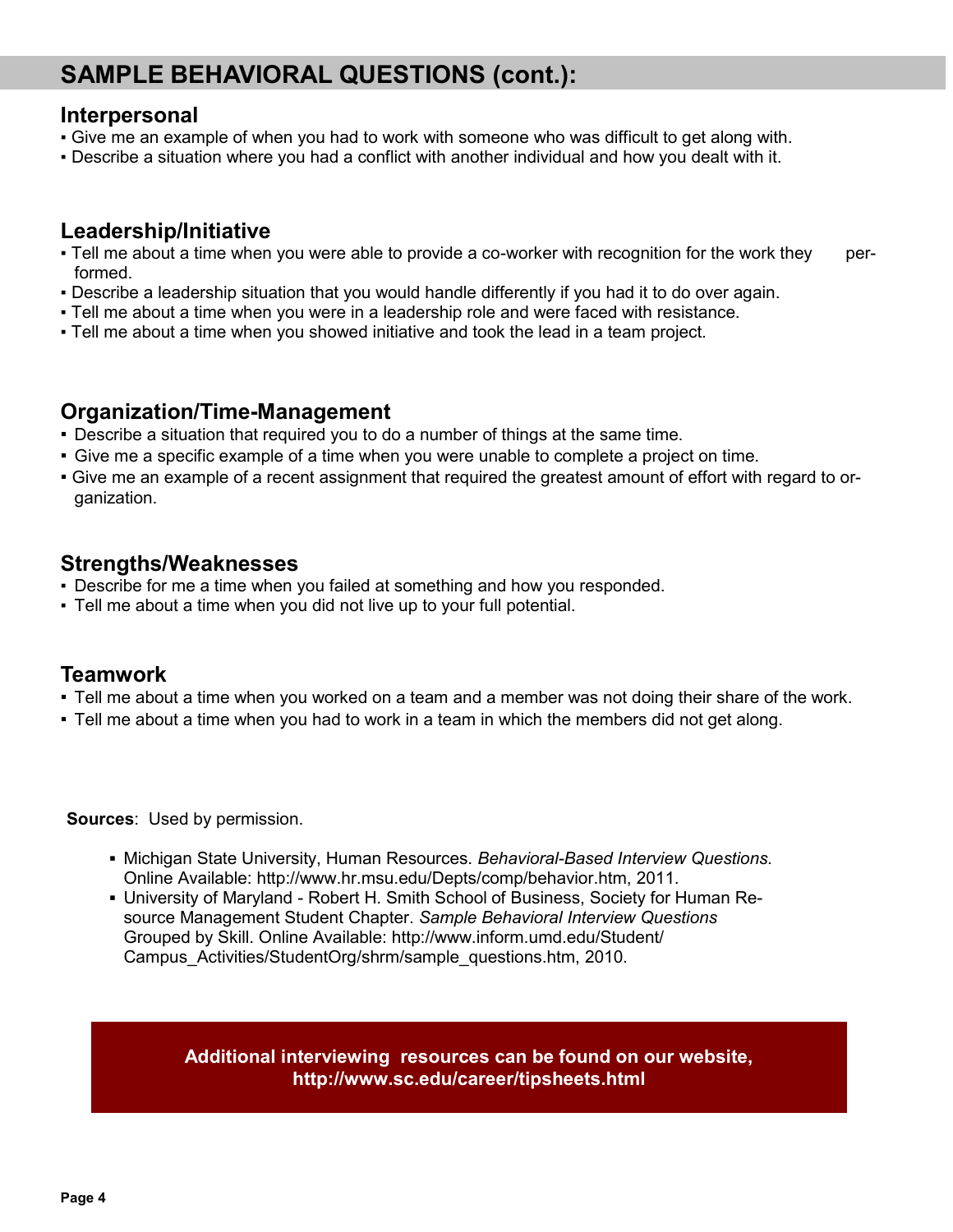# **QUESTIONING SYTLES:**

#### **DIRECTED**

This interview style will have a definite structure. The interviewer will generally have an itemized agenda, as well as a list of specific questions he or she wants to ask you.

#### **NON-DIRECTED**

This interview style will be less structured. The interviewer may ask very broad, general questions and not take charge.

#### **TRADITIONAL INTERVIEW QUESTIONS/GENERAL QUESTIONS**

"What do you think about…?" "Do you…?" "Have you ever…?"

#### **SCENARIO/CASE QUESTIONS**

This interview style is designed to evaluate your probable performance or technical knowledge by asking hypothetical "what would you do if....?" questions. A specific problem or situation will be given, and you will be asked for solutions or recommendations. Your problem solving abilities and thought process may be equally or more important than your response to the question.

#### **ETHICAL DILEMMA QUESTIONS**

This interviewing style is designed to determine how you would respond to an ethical situation. Your responses to ethical dilemma questions may be used to assess your work ethic and/or if you hold the same philosophies or values as the organization.

#### **STRESS QUESTIONS**

This interviewing style is not as common as others and is used for positions where it is important to determine how candidates react to and hold up under pressure (such as law enforcement). Stress interviews often include particularly tough scenario or ethical dilemma interviewing styles, particularly no-win questions. Stress interviews also frequently include timed or problem-solving tasks.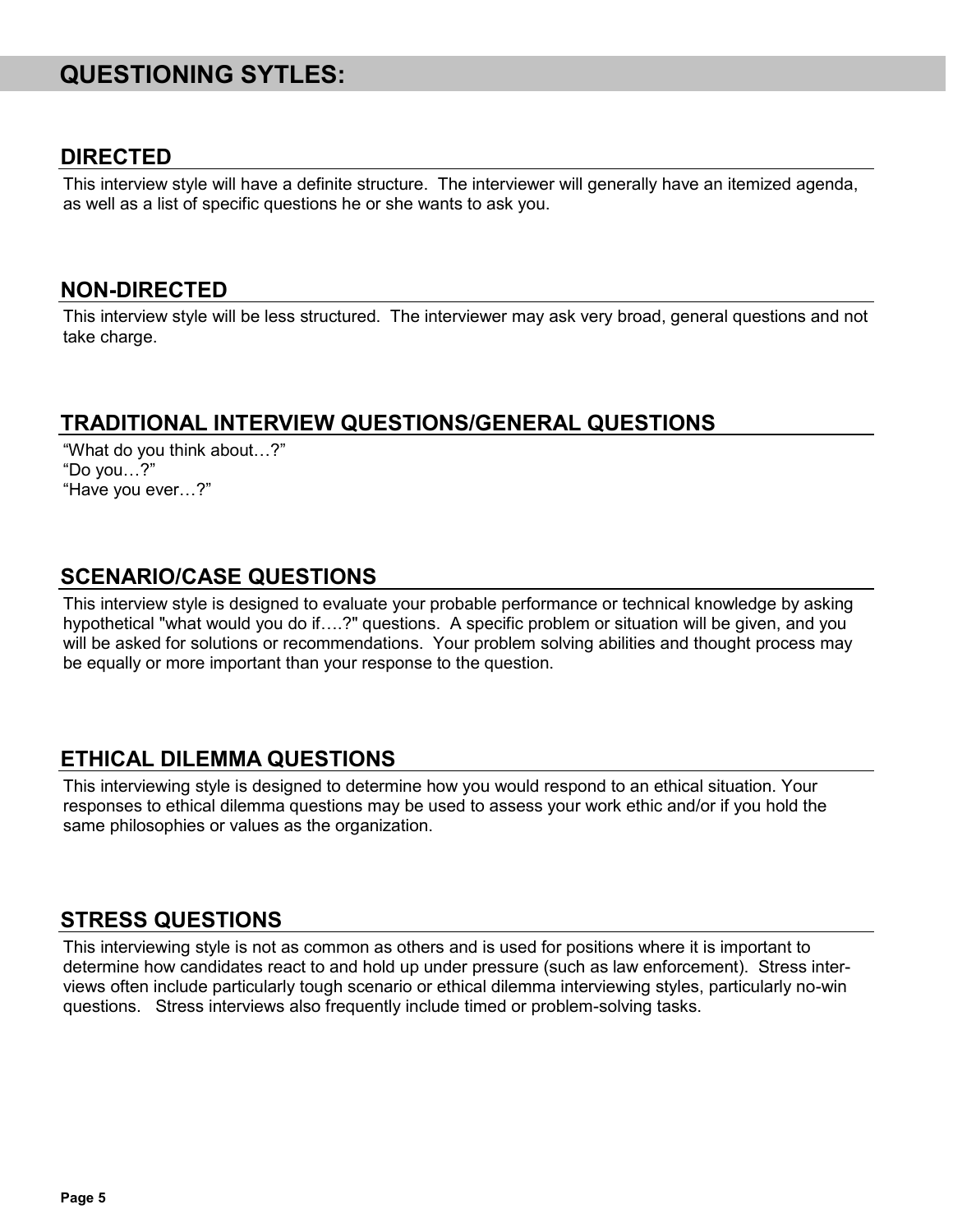# **INTERVIWING TIPS:**

#### Before the Interview

**INVESTIGATE the employer.** The Internet is an invaluable tool for learning about an organization's products, services, benefits, philosophy, facilities, operating budget, etc.! It is also important to research the company culture and the history. Try talking with contacts inside the organization. In addition, the Career Center's Resource Room contains an employer information section to assist students with employer research.

**CREATE a profile of the position for which you are interviewing.** What qualifications does this position require? What are the duties and responsibilities for this position? How do your skills fulfill the requirements/ transfer to this position?

**PREPARE for questions.** Identify your experiences, skills, and characteristics related to the position. Formulate answers to commonly asked interview questions. Know how to identify and respond to the hidden agenda of trick questions. In addition, compile a list of questions *you will ask.* 

**COMPILE relevant information.** Some organizations will ask you to fill out an application in addition to providing your resume. This may require information such as past addresses, phone numbers, salary history, supervisors, etc. Take extra copies of your resume, as well as a nice pen and notepad or leather folder for taking notes. If appropriate, take your portfolio.

**PRACTICE.** It is essential to rehearse prior to a successful interview. Practice your interviewing skills using InterviewStream, an on-line mock interview service that allows you to record yourself with your webcam. A Career Center staff member will provide constructive feedback to assist you in developing stronger interviewing skills. To schedule a mock interview, inquire at the Career Center front desk. You can also rehearse with friends or in front of a mirror.

**DRESS APPROPRIATELY.** Make sure your shoes are polished and attire is well pressed with no stains. Groom yourself appropriately (showered, clean hair, clean fingernails, etc.). Keep jewelry and perfume/ cologne to a minimum.

#### During the Interview

#### **Making the First Impression**

- Arrive at least ten minutes early. Account for possible rush hour traffic.
- Introduce yourself to the receptionist and indicate who you are there to see. Remember the interview starts the moment you enter the door and doesn't end until you leave.
- Know how to pronounce the interviewer's name. Repeat his/her name when you greet him/her.

#### **Your attitude**

- Show confidence, interest, assertiveness, and enthusiasm. Do not be arrogant, aggressive, or immature.
- Be yourself. Smile, relax, be friendly, not stiff and staunch.
- Be honest in all your answers.
- Be courteous, polite, and respectful at all times.
- **E.** Allow the interviewer to lead the interview.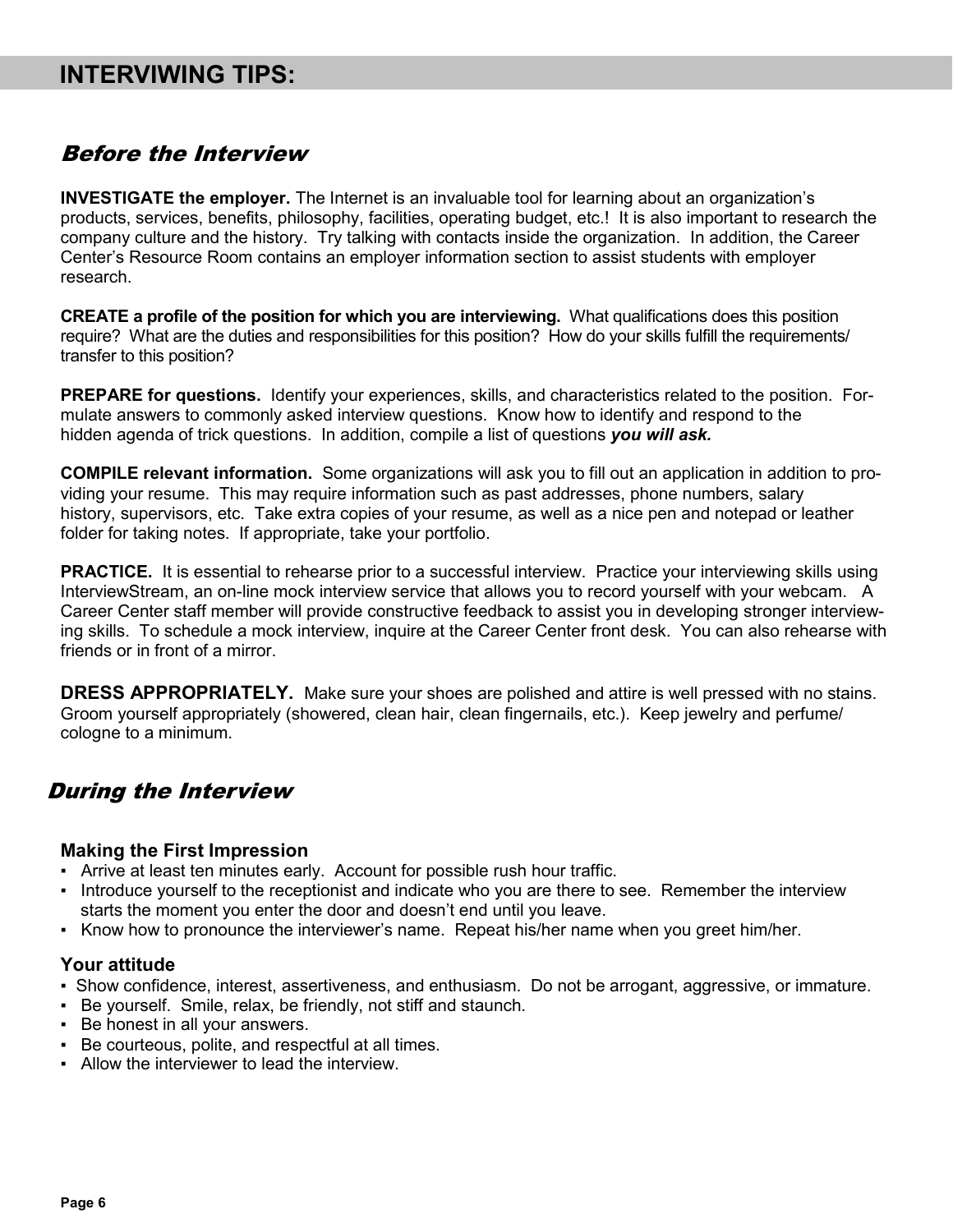#### **Verbal Communication**

- Use proper grammar. Do not use "um," "like" and "you know" when you speak.
- Pause for a moment before answering, in order to formulate an organized response.
- Answer questions thoroughly by using examples and stating results.
- Express yourself succinctly and clearly. Don't monopolize the conversation or ramble.
- Make sure you answer the question asked. If a question is multifaceted, be sure to address each part.

#### **Nonverbal Communication**

- Shake hands firmly with the interviewer and anyone else to whom you are introduced.
- Make eye contact when speaking to someone.
- Always wait until you have been offered a seat, or until the interviewer sits.
- Be aware of your posture at all times—stand tall, sit up straight, and lean slightly forward in your chair during the interview. Cross your legs at your ankles when sitting.
- Beware of talking with your hands too much—fold your hands in your lap.

#### **Your past**

- Don't be evasive. While past failures need not be volunteered, don't try to cover them up. If you do have a "blemish" in your past, simply explain the circumstances around it without giving excuses or blaming others. Discuss what you learned from the situation.
- Never speak poorly about former supervisors, colleagues, or employers. If you were unhappy, simply explain that it was not a good fit.

#### **Be attentive**

- When introduced to others, remember their names.
- Pay attention. Don't ask questions about information that was already addressed in the interview.
- Ask for a business card at the close of the interview to ensure that you have proper contact information.

#### **Negotiating Salary**

▪ The employer should be the one to introduce this topic. It generally will be discussed during the second interview or at the time of the offer.

# After the interview

- Thank interviewers for their time and shake hands firmly with a smile.
- Indicate that you look forward to hearing from them soon and welcome them to contact you if they need any additional information.
- **Send a thank-you letter within 24 hours reiterating your interest in the position.**
- Follow-up promptly by providing any credentials, references, transcripts, or samples of work that might have been requested by the interviewer.